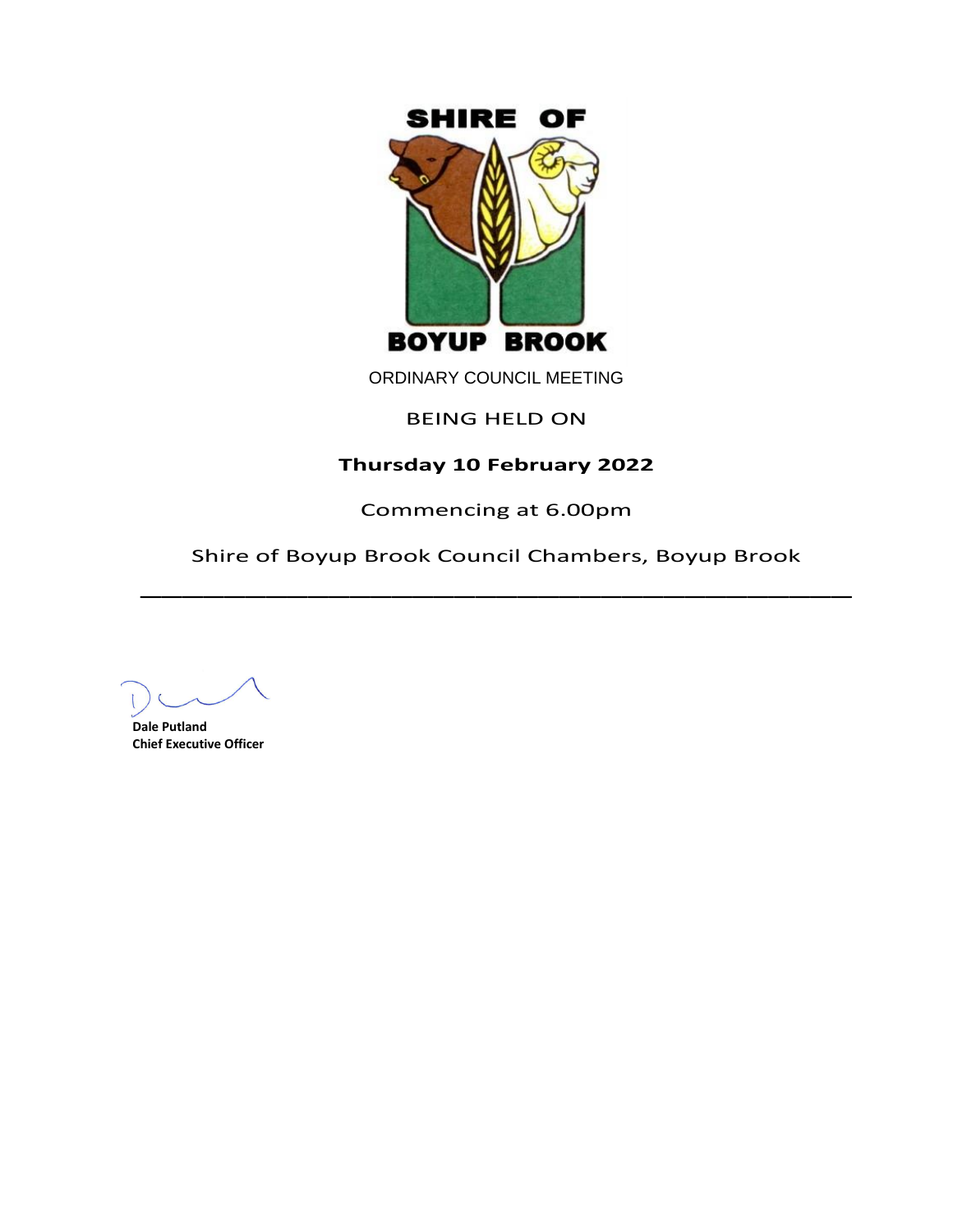#### **TABLE OF CONTENTS**

| 1.                       |                                                                                                       |  |
|--------------------------|-------------------------------------------------------------------------------------------------------|--|
| 2.                       | RECORD OF ATTENDANCE/APOLOGIES/LEAVE OF ABSENCE PREVIOUSLY APPROVED 3                                 |  |
| 3.                       | RESPONSE TO PREVIOUS PUBLIC QUESTIONS TAKEN ON NOTICE 3                                               |  |
| 4.                       |                                                                                                       |  |
| 5.                       |                                                                                                       |  |
| 6.                       |                                                                                                       |  |
| 7.<br>7.1                |                                                                                                       |  |
| 8.                       |                                                                                                       |  |
| 9.                       |                                                                                                       |  |
| 10.                      |                                                                                                       |  |
| 10.1                     |                                                                                                       |  |
| 10.2<br>10.2.1<br>10.2.2 |                                                                                                       |  |
| 10.3                     |                                                                                                       |  |
| 10.4.1                   | Warren Blackwood Alliance of Councils Climate Change Impact Reference Group - Nomination of 2 Council |  |
| 10.4.2                   |                                                                                                       |  |
|                          |                                                                                                       |  |
|                          |                                                                                                       |  |
|                          |                                                                                                       |  |
|                          | 13 URGENT BUSINESS BY APPROVAL OF THE PRESIDENT OR A MAJORITY OF  15                                  |  |
|                          |                                                                                                       |  |
|                          |                                                                                                       |  |
| 15                       |                                                                                                       |  |

ſ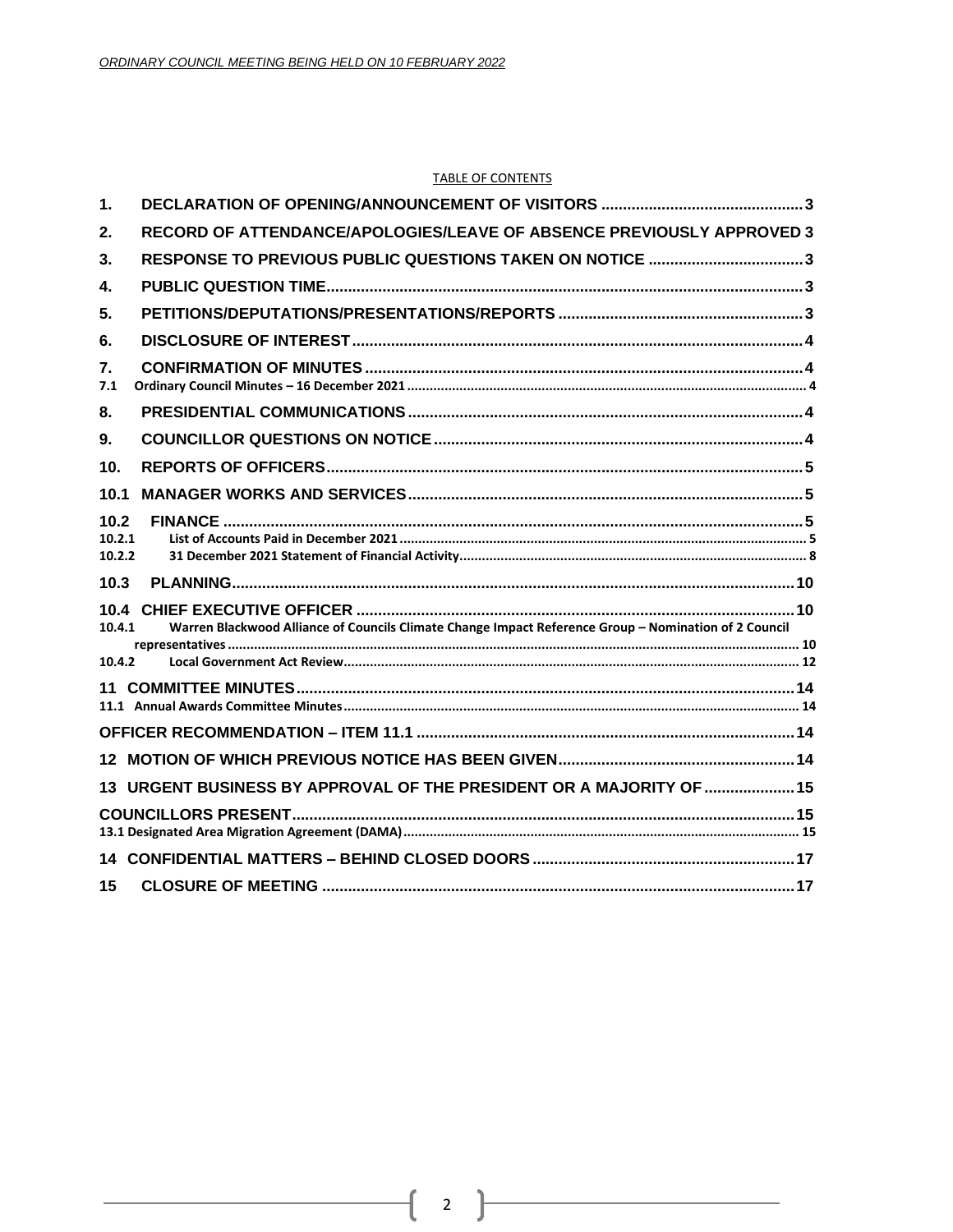# <span id="page-2-0"></span>**1. DECLARATION OF OPENING/ANNOUNCEMENT OF VISITORS**

*We acknowledge and pay our respects to the traditional custodians of the land on which we meet and work.*

# <span id="page-2-1"></span>**2. RECORD OF ATTENDANCE/APOLOGIES/LEAVE OF ABSENCE PREVIOUSLY APPROVED**

| <b>Shire President</b>        | <b>Richard Walker</b>   |
|-------------------------------|-------------------------|
| <b>Deputy Shire President</b> | Helen O'Connell         |
| Councillor                    | Sarah Alexander         |
|                               | Steele Alexander        |
|                               | Philippe Kaltenrieder   |
|                               | Darren E King           |
|                               | Kevin J Moir            |
|                               | Adrian Price            |
|                               | <b>Charles Caldwell</b> |
|                               |                         |
|                               |                         |

| <b>Chief Executive Officer</b> | Dale Putland |
|--------------------------------|--------------|
| Manager Works & Services       | Wayne Butler |
| <b>Executive Assistant</b>     | Maria Lane   |

LEAVE OF ABSENCE: APOLOGIES:

MEMBERS OF PUBLIC:

# <span id="page-2-2"></span>**3. RESPONSE TO PREVIOUS PUBLIC QUESTIONS TAKEN ON NOTICE**

- <span id="page-2-3"></span>**4. PUBLIC QUESTION TIME**
- <span id="page-2-4"></span>**5. PETITIONS/DEPUTATIONS/PRESENTATIONS/REPORTS**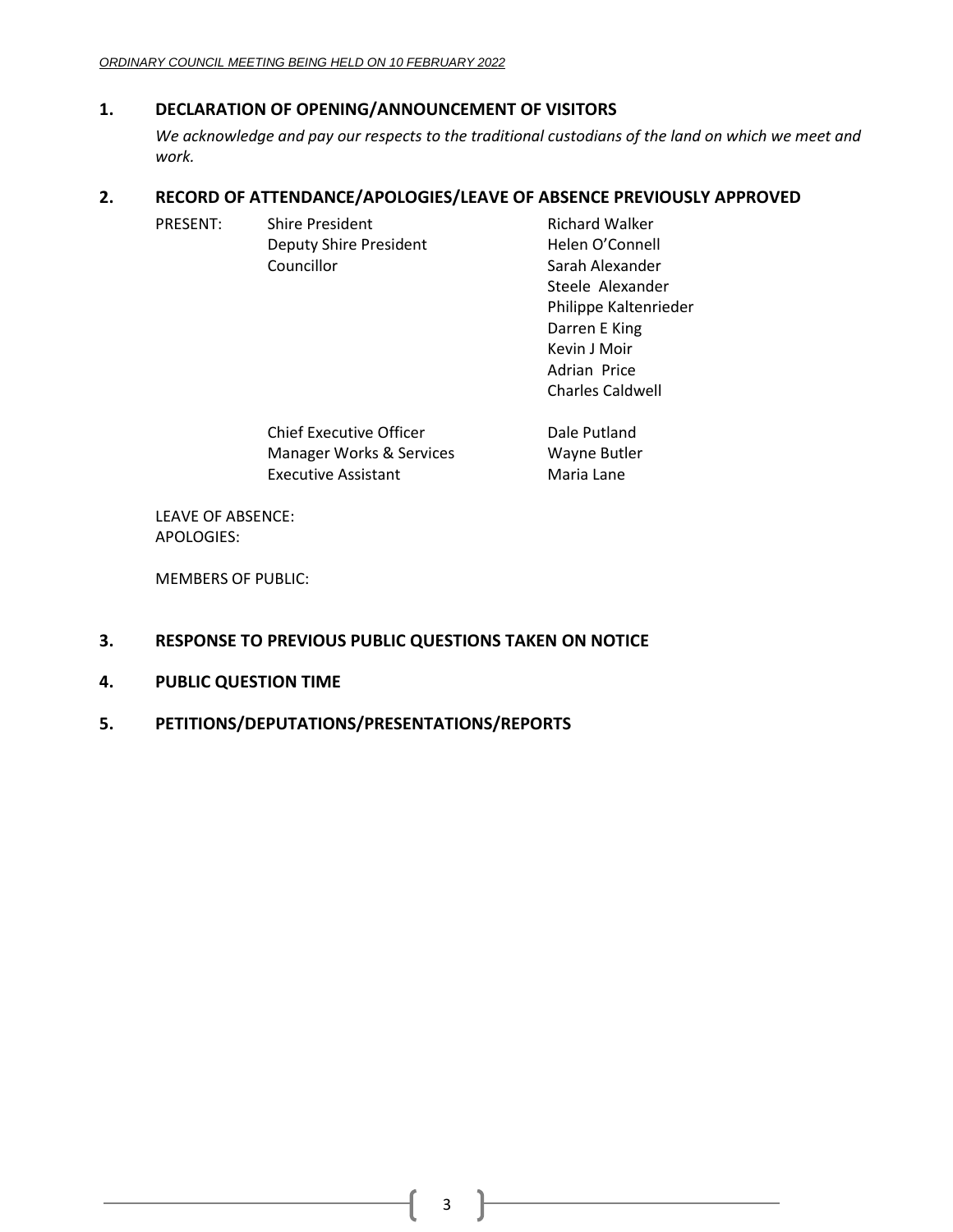# <span id="page-3-0"></span>**6. DISCLOSURE OF INTEREST**

| <b>Item</b> | <b>Councillor/Officer</b>     | <b>Description</b>        |
|-------------|-------------------------------|---------------------------|
| 10.4.2      | <b>CEO</b>                    | Proposed elements involve |
|             |                               | CEO requirements          |
| 10.4.2      | <b>Shire President</b>        | Council composition and   |
|             |                               | remuneration process      |
| 10.4.2      | <b>Deputy Shire President</b> | Council composition and   |
|             |                               | remuneration process      |
| 10.4.2      | Cr C Caldwell                 | Council composition and   |
|             |                               | remuneration process      |
| 10.4.2      | Cr H C O'Connell              | Council composition and   |
|             |                               | remuneration process      |
| 10.4.2      | Cr Sarah Alexander            | Council composition and   |
|             |                               | remuneration process      |
| 10.4.2      | Cr Steele Alexander           | Council composition and   |
|             |                               | remuneration process      |
| 10.4.2      | Cr P Kaltenrieder             | Council composition and   |
|             |                               | remuneration process      |
| 10.4.2      | Cr A Price                    | Council composition and   |
|             |                               | remuneration process      |
| 10.4.2      | Cr K Moir                     | Council composition and   |
|             |                               | remuneration process      |

# <span id="page-3-2"></span><span id="page-3-1"></span>**7. CONFIRMATION OF MINUTES**

# **7.1 Ordinary Council Minutes – 16 December 2021**

**OFFICER RECOMMENDATION – ITEM 7.1**

**That the minutes of the Ordinary Council Meeting held on Thursday 16 December 2021 be confirmed as an accurate record.**

- <span id="page-3-3"></span>**8. PRESIDENTIAL COMMUNICATIONS**
- <span id="page-3-4"></span>**9. COUNCILLOR QUESTIONS ON NOTICE**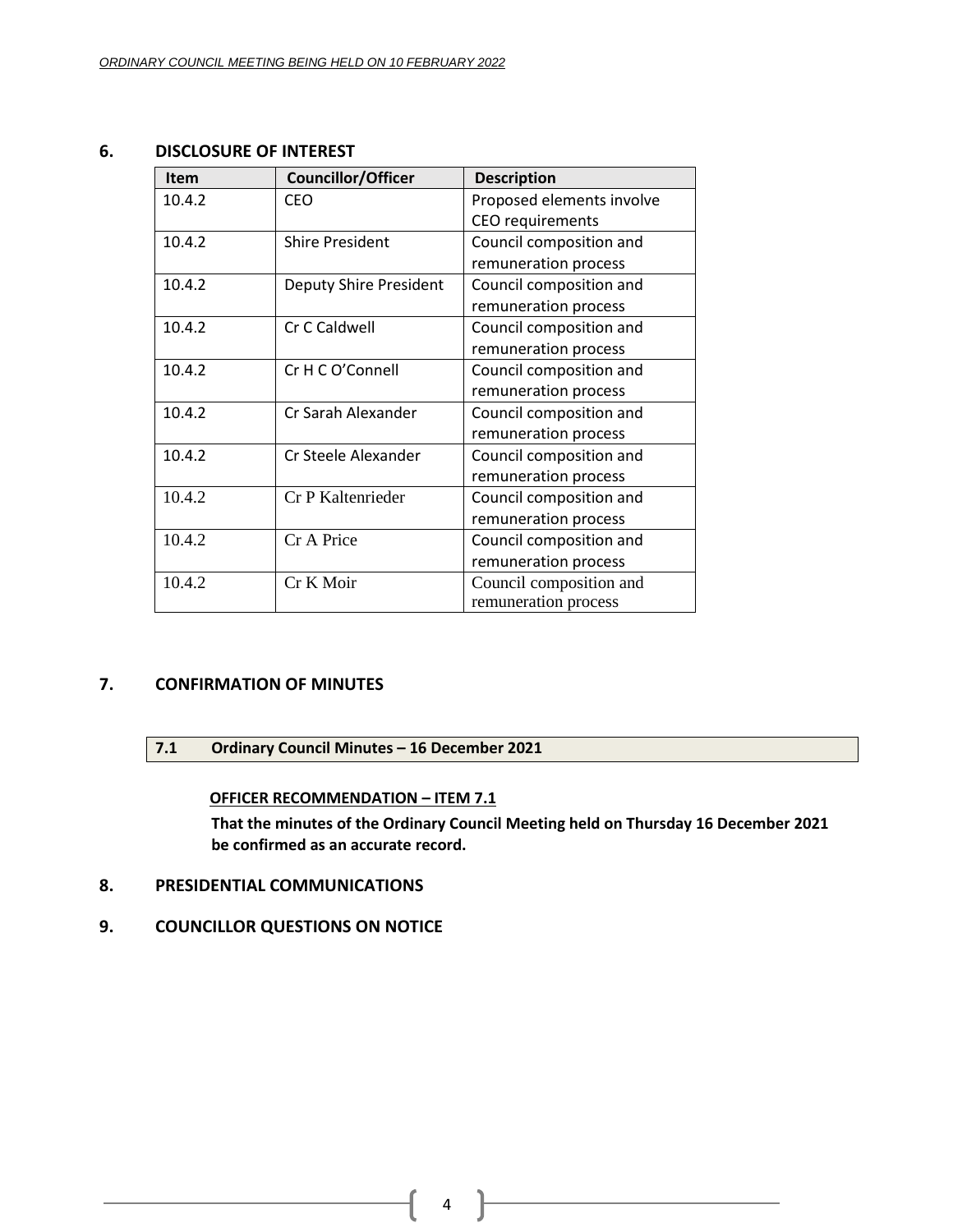#### <span id="page-4-0"></span>**10. REPORTS OF OFFICERS**

#### <span id="page-4-1"></span>**10.1 Manager Works and Services**

Nil

#### <span id="page-4-2"></span>**10.2 FINANCE**

#### <span id="page-4-3"></span>**10.2.1 List of Accounts Paid in December 2021**

| Location:                              | Not applicable                          |
|----------------------------------------|-----------------------------------------|
| <b>Applicant:</b>                      | Not applicable                          |
| File:                                  | FM/1/002                                |
| <b>Disclosure of Officer Interest:</b> | None                                    |
| Date:                                  | 27/01/2022                              |
| Author:                                | Ben Robinson – Finance Manager          |
| <b>Authorising Officer:</b>            | Dale Putland – CEO                      |
| <b>Attachments:</b>                    | Yes - List of Accounts Paid in December |

#### **SUMMARY**

In accordance with the *Local Government (Financial Management) Regulations 1996* the list of accounts paid in December 2021 are presented to Council.

\_\_\_\_\_\_\_\_\_\_\_\_\_\_\_\_\_\_\_\_\_\_\_\_\_\_\_\_\_\_\_\_\_\_\_\_\_\_\_\_\_\_\_\_\_\_\_\_\_\_\_\_\_\_\_\_\_\_\_\_\_\_\_\_\_

## **BACKGROUND**

This report presents accounts/invoices received for the supply of goods and services, salaries and wages, and the like which were paid during the period 01 to 31 December 2021.

#### **COMMENT**

The attached listing represents accounts/invoices the shire paid by cheque or electronic means during the period 01 to 31 December 2021.

#### **CONSULTATION**

Nil

### **STATUTORY OBLIGATIONS**

Local Government (Financial Management) Regulations 1996, Regulations 12 and 13 apply and are as follows:

*12. Payments from municipal fund or trust fund*

*(1) A payment December only be made from the municipal fund or the trust fund —*

*(a) if the local government has delegated to the CEO the exercise of its power to make payments from those funds — by the CEO; or*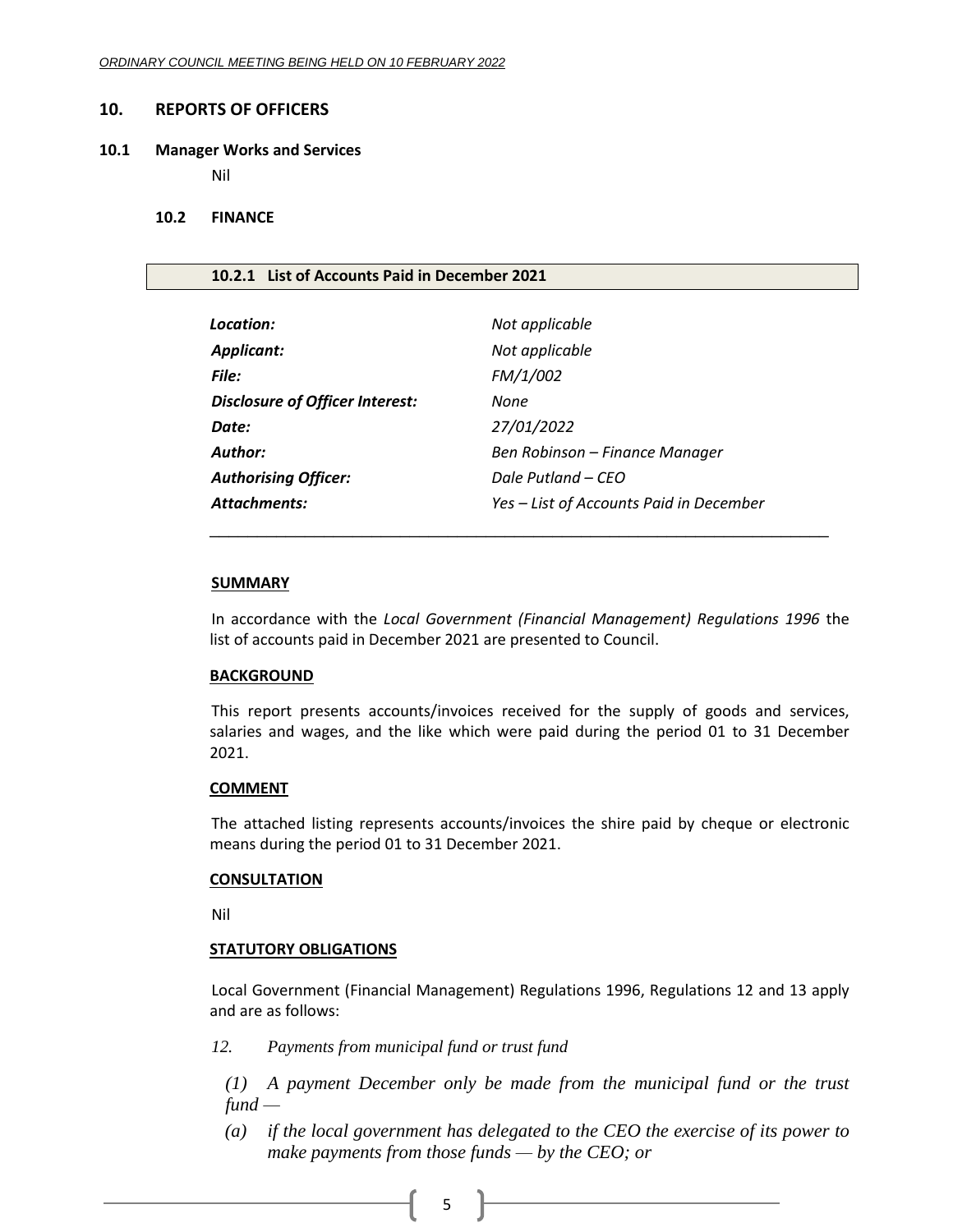*(b) otherwise, if the payment is authorised in advance by a resolution of the council.*

- *(2) The council must not authorise a payment from those funds until a list prepared under regulation 13(2) containing details of the accounts to be paid has been presented to the council.*
- *13. Lists of accounts*
- *(1) If the local government has delegated to the CEO the exercise of its power to make payments from the municipal fund or the trust fund, a list of accounts paid by the CEO is to be prepared each month showing for each account paid since the last such list was prepared —*
- *(a) the payee's name;*
- *(b) the amount of the payment;*
- *(c) the date of the payment; and*
- *(d) sufficient information to identify the transaction.*
- *(2) A list of accounts for approval to be paid is to be prepared each month showing —*
- *(a) for each account which requires council authorisation in that month —*
	- *(i) the payee's name;*
	- *(ii) the amount of the payment; and*
	- *(iii) sufficient information to identify the transaction;*

*and*

- *(b) the date of the meeting of the council to which the list is to be presented.*
- *(3) A list prepared under sub regulation (1) or (2) is to be —*
	- *(a) presented to the council at the next ordinary meeting of the council after the list is prepared; and*
	- *(b) recorded in the minutes of that meeting.*

# **POLICY IMPLICATIONS**

Council's Authority to Make Payments Policy has application.

### **BUDGET/FINANCIAL IMPLICATIONS**

Account payments accorded with a detailed 2021-22 Annual Budget

# **STRATEGIC IMPLICATIONS**

Nil

# **VOTING REQUIREMENTS**

Simple Majority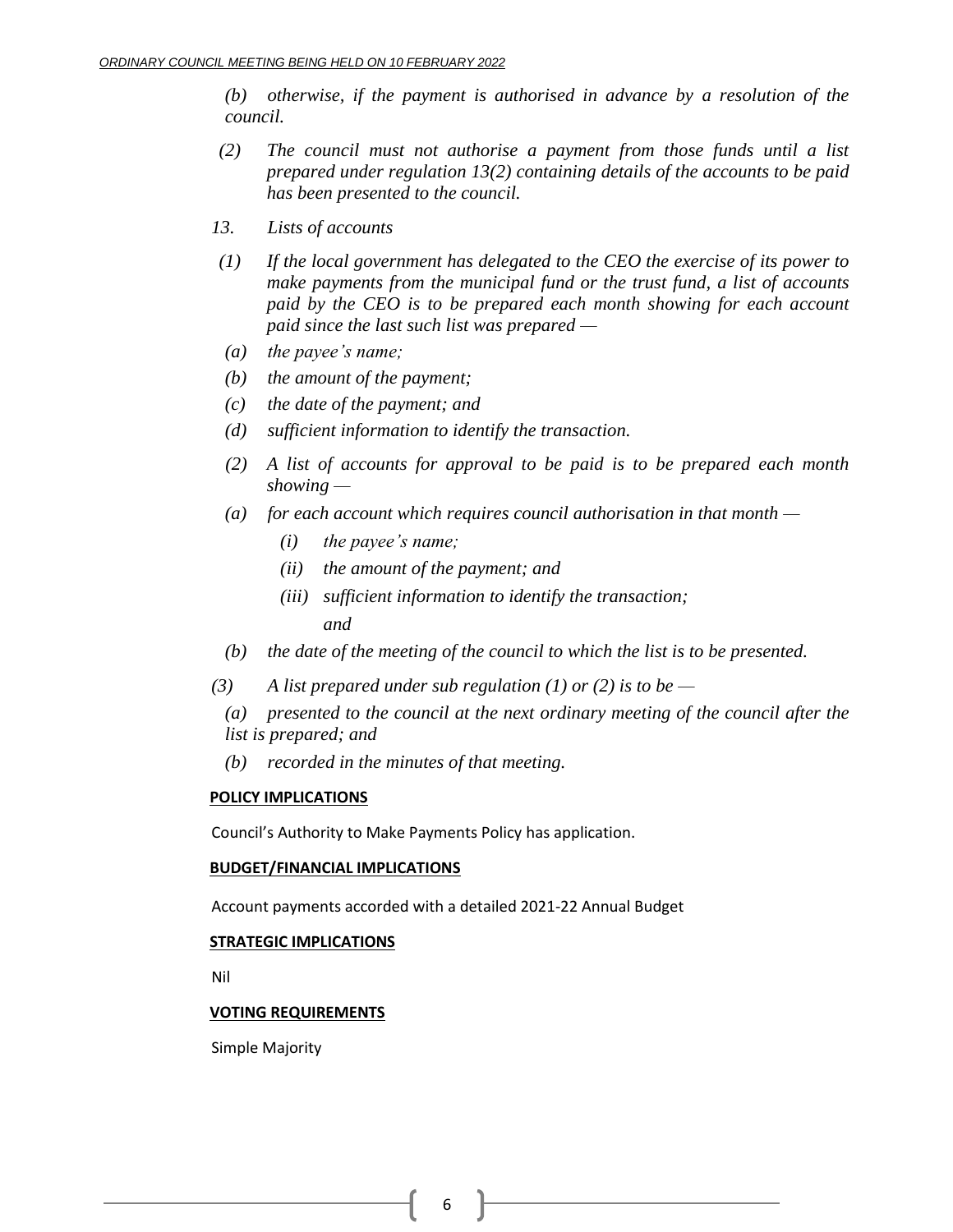#### **OFFICER RECOMMENDATION – Item 10.2.1**

**That at its February 2022 ordinary meeting Council receive as presented the list of accounts paid in December 2021, totalling \$940,756.98 from Municipal account, \$40,504.05 from Police Licensing account and \$13.02 from Boyup Brook Early Learning Centre account, as represented by:**

| <b>Municipal Cheques</b>             | 20544 - 20546       | S  | 10,021.79  |
|--------------------------------------|---------------------|----|------------|
| <b>Municipal Electronic Payments</b> | EFT11687 - EFT11840 | S. | 675,129.44 |
| <b>Municipal Direct Payments</b>     |                     | S. | 255,605.75 |
| <b>Police Licensing Payments</b>     |                     | S  | 40,504.05  |
| <b>BBELC Payments</b>                |                     | S  | 13.02      |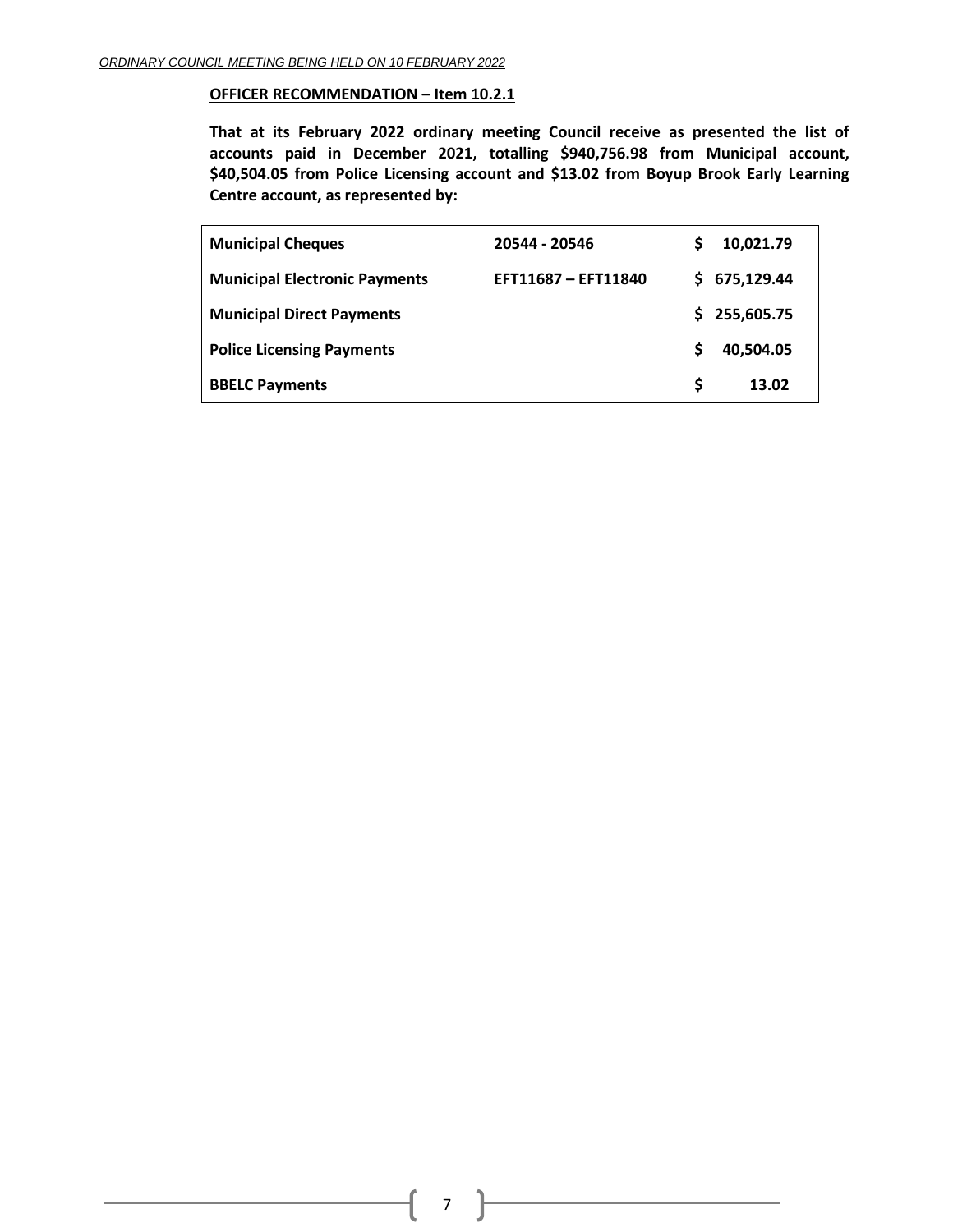| Location:<br><b>Applicant:</b>         | Not applicable<br>Not applicable       |
|----------------------------------------|----------------------------------------|
| File:                                  | FM/10/003                              |
| <b>Disclosure of Officer Interest:</b> | None                                   |
| Date:                                  | <b>24 January 2022</b>                 |
| <b>Authors:</b>                        | D Long – Finance Consultant            |
| <b>Authorizing Officer:</b>            | Dale Putland - Chief Executive Officer |
| Attachments:                           | Yes                                    |

*\_\_\_\_\_\_\_\_\_\_\_\_\_\_\_\_\_\_\_\_\_\_\_\_\_\_\_\_\_\_\_\_\_\_\_\_\_\_\_\_\_\_\_\_\_\_\_\_\_\_\_\_\_\_\_\_\_\_\_\_\_\_\_\_\_\_\_\_\_\_\_\_\_\_\_\_\_\_\_\_\_*

## <span id="page-7-0"></span>**10.2.2 31 December 2021 Statement of Financial Activity**

#### **SUMMARY**

The Monthly Financial Report for 31 December 2021 is presented for Council's consideration.

#### **BACKGROUND**

The Local Government Act 1995 and the Local Government (Financial Management) Regulations 1996 require local governments to prepare monthly reports containing the information that is prescribed.

The Regulations require local governments to prepare annual budget estimates and month by month budget estimates so that comparatives can be made to Year to Date (YTD) Actual amounts of expenditure, revenue and income, and materials variances can be commented on.

#### **COMMENT**

The Shire prepares the monthly financial statements in the statutory format along with other supplementary financial reports consisting of:

- (a) Statement of Comprehensive Income by Function/Program;
- (b) Statement of Comprehensive Income by Nature/Type;
- (c) Statement of Financial Activity;
- (d) Summary of Net Current Asset Position;
- (e) Statement of Explanation of Material Variances;
- (f) Statement of Financial Position;
- (g) Statement of Cash Flows;
- (h) Detailed Operating and Non-Operating Schedules;
- (i) Statement of Cash Back Reserves; and
- (j) Loan Borrowings Statement.

At its budget meeting, Council adopted a material variance threshold of \$10,000 or 10%. For interpretation purposes, this means any variance at Function/Program level that is greater than 10% and exceeds \$10,000 in value is reported on and commentary is provided to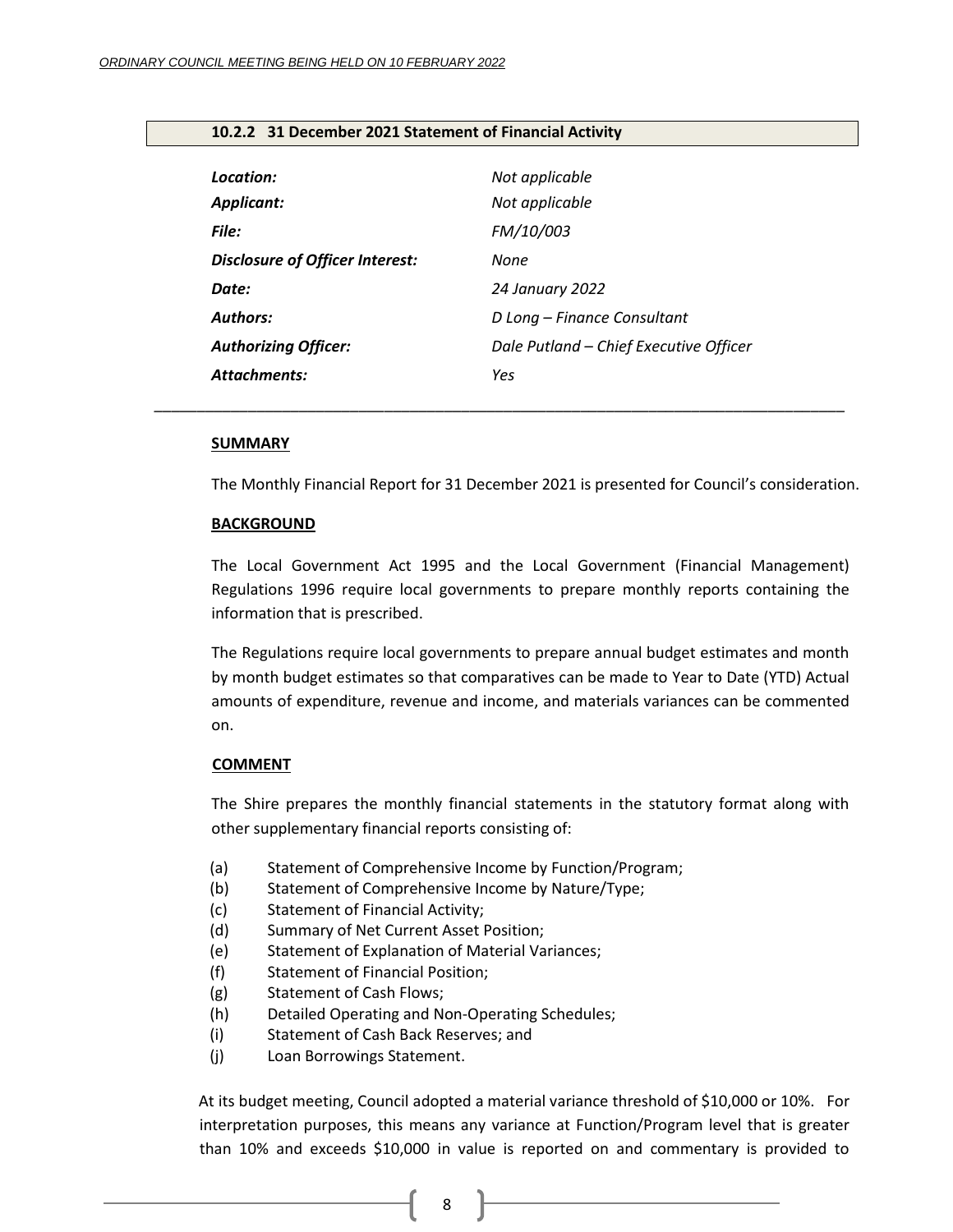explain the YTD budget estimate to YTD actual variance. The material variance is shown on the Statement of Financial Activity, in accordance with the *Local Government (Financial Management) Regulations 1996*.

The material variance commentary is now provided in a separate statement, called the Statement of Explanation of Material Variances. This statement categorises the variance commentary according to reporting Functions/Programs and groups the variances by Operating Revenue, Operating Expenditure, Non-Operating/Capital Revenue, and Capital Expenditure.

The Statement of Financial Activity as at 31 December shows a closing surplus of \$3,732,235.

# **CONSULTATION** – Nil

# **STATUTORY OBLIGATIONS**

Local Government Act 1995

Section 6.4–Specifies that a local government is to prepare such other financial reports as are prescribed.

Local Government (Financial Management) Regulations 1996:

Regulation 34 states:

- (1) A local government is to prepare each month a statement of financial activity reporting on the sources and applications of funds, as set out in the annual budget under regulation 22(1)(d) for that month in the following detail:
	- (a) annual budget estimates, taking into account any expenditure incurred for an additional purpose under section 6.8(1)(b) or (c);
	- (b) budget estimates to the end of month to which the statement relates;
	- (c) actual amounts of expenditure, revenue and income to the end of the month to which the statement relates;
	- (d) material variances between the comparable amounts referred to in paragraphs (b) and (c);
	- (e) the net current assets at the end of the month to which the statement relates.

Sub regulations 2, 3, 4, 5, and 6 prescribe further details of information to be included in the monthly statement of financial activity.

### **POLICY IMPLICATIONS** – Nil

### **BUDGET/FINANCIAL IMPLICATIONS**

As presented in the attached reports.

**STRATEGIC IMPLICATIONS** - Nil

**VOTING REQUIREMENTS** – Simple Majority

### **OFFICER RECOMMENDATION – Item 10.2.2**

**That Council receive the Monthly Financial Report for 31 December 2021, as presented.**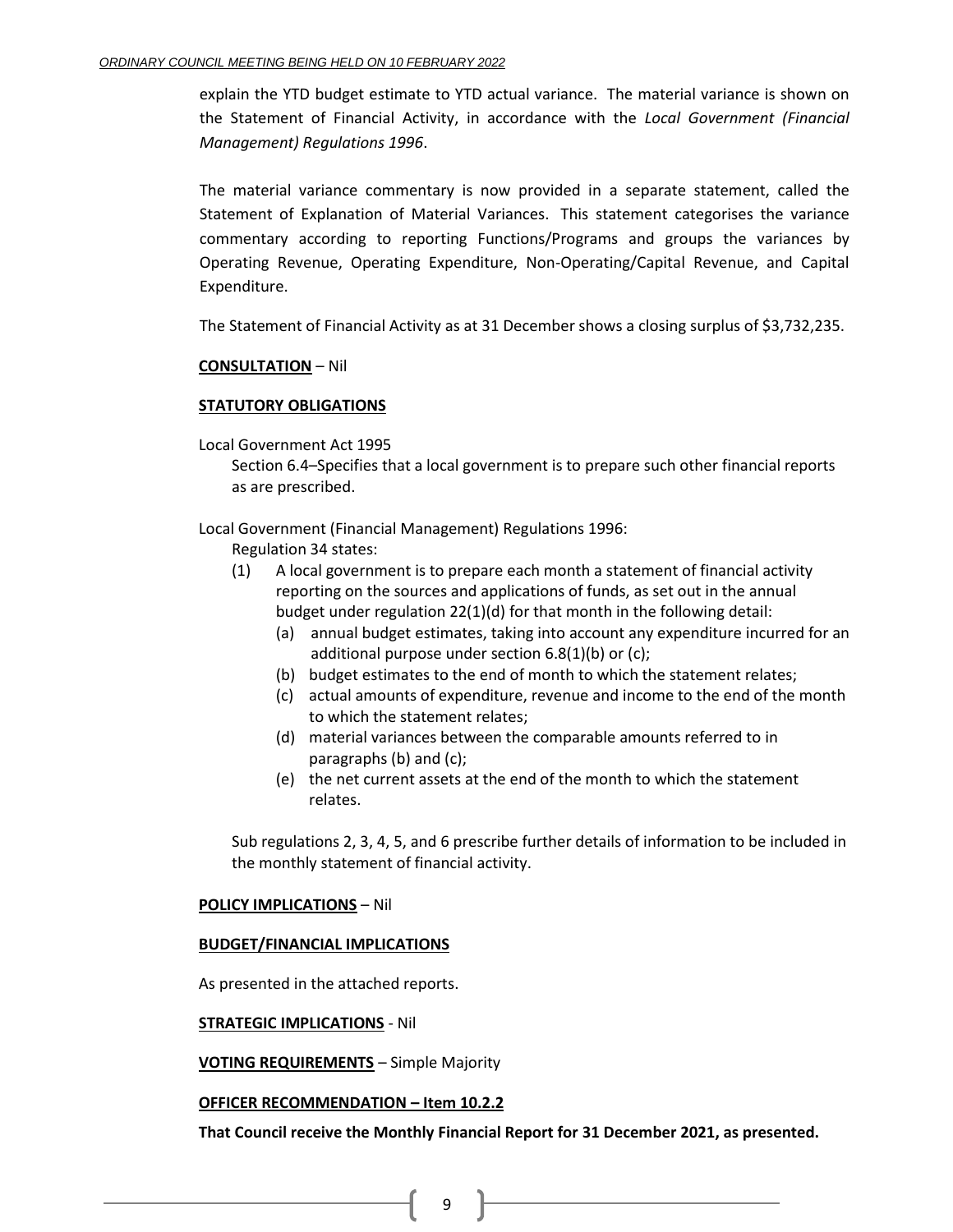<span id="page-9-0"></span>**10.3 PLANNING**

Nil

### <span id="page-9-2"></span><span id="page-9-1"></span>**10.4 CHIEF EXECUTIVE OFFICER**

# **10.4.1 Warren Blackwood Alliance of Councils Climate Change Impact Reference Group – Nomination of 2 Council representatives**

| Location:                       | N/A                                    |
|---------------------------------|----------------------------------------|
| Applicant:                      | Nil                                    |
| Disclosure of Officer Interest: | Nil                                    |
| Date:                           | 3 December 2022                        |
| Author:                         | Maria Lane – Executive Assistant       |
| <b>Authorizing Officer:</b>     | Dale Putland - Chief Executive Officer |
| Attachments:                    | N/A                                    |

\_\_\_\_\_\_\_\_\_\_\_\_\_\_\_\_\_\_\_\_\_\_\_\_\_\_\_\_\_\_\_\_\_\_\_\_\_\_\_\_\_\_\_\_\_\_\_\_\_\_\_\_\_\_\_\_\_\_\_\_\_\_\_\_\_\_\_\_\_\_\_\_\_\_\_\_\_\_

#### **SUMMARY**

At the ordinary Council Meeting held on 25 February 2021 Council resolved to join the Warren Blackwood Alliance of Council's Climate Change Impact Reference Group – Resolution # 21/2/19.

The Shire is committed to the WALGA Regional Climate Alliance Program for a minimum of two years and will, as per correspondence sent to the Blackwood Alliance of Council's on 18<sup>th</sup> June 2021:

- 1. Provide a financial contribution of up to \$5000 per year to support the implementation of identified projects;
- 2. Provide a venue for meetings of the Climate Change Impact Reference Group (approximately 3 half days per year);
- 3. Continue to provide 2 Councillors and 1 staff member on the Climate Change Impact Reference Group meetings;
- 4. Provide a hot desk within the Shire Administration Office for the appointed coordinator to utilise as needed; and
- 5. Provide in-kind support, such as staff time, to support the coordinators activities.

### **BACKGROUND**

The Shire of Bridgetown Greenbushes has been a member of the WBAC for approximately 20 years along with the Shire of Manjimup and Nannup. The Shire of Donnybrook-Balingup has also recently joined this regional grouping of Councils.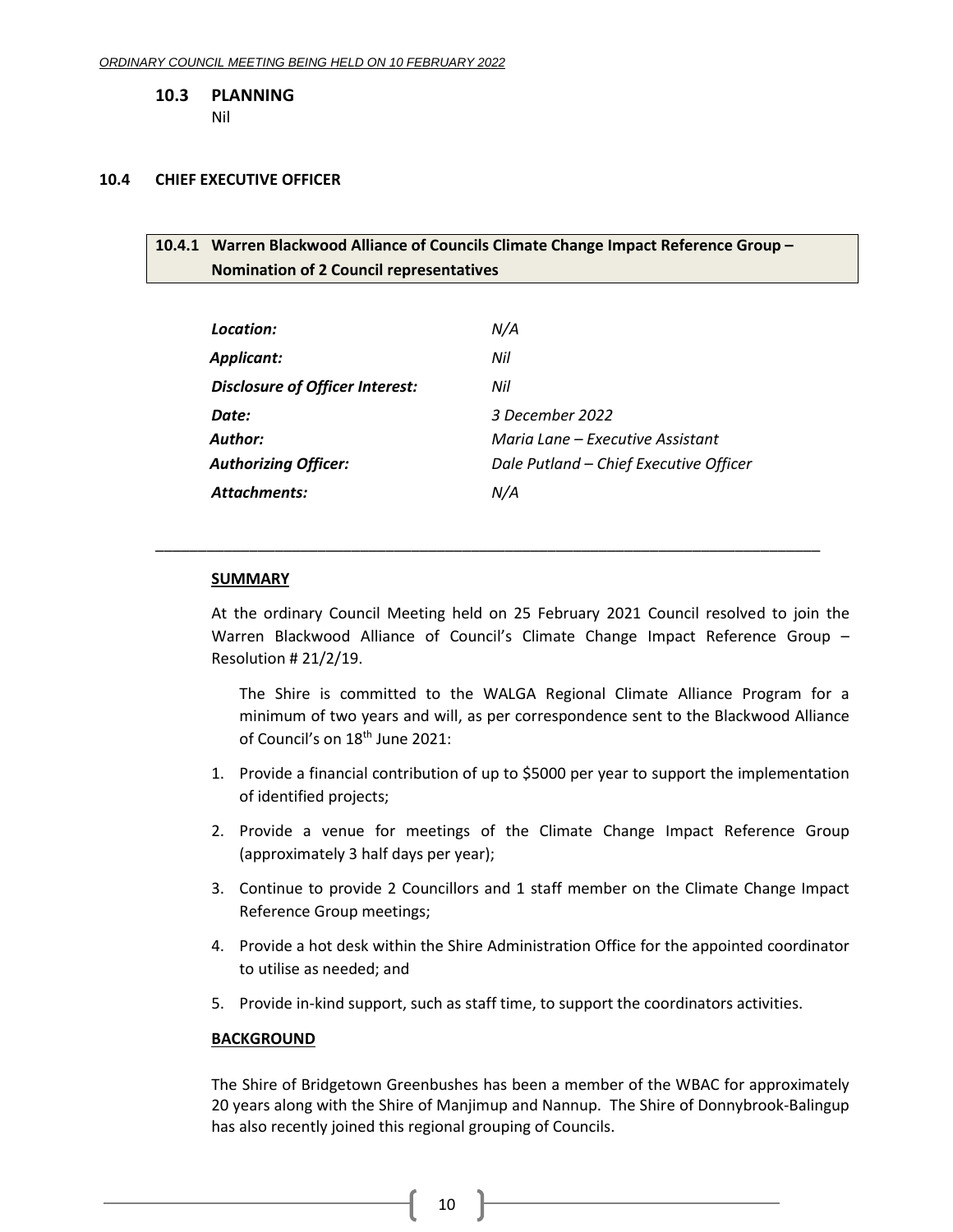The purpose of the Climate Change Working Group is to establish a subregional climate change policy that includes recommendations for practical and achievable adaption and mitigation strategies applicable to the WBAC and its member local governments.

The Working Group is further mandated to provide recommendations to WBAC on practical and achievable climate change mitigation and adaption strategies for incorporation into strategic plans. The Working Group is also mandated to provide recommendations to the Shire's on practical and achievable climate change mitigation and adaption strategies for future consideration in strategic planning processes.

We will be requesting that the purpose of the Working Group will be expanded to include the development of a climate change declaration for each participating Shire.

### **CONSULTATION**

WBAC

#### **STATUTORY OBLIGATIONS** - Nil

#### **POLICY IMPLICATIONS**

Refer to O.03 Tourism.

#### **BUDGET/FINANCIAL IMPLICATIONS**

In-kind support

### **STRATEGIC IMPLICATIONS**

Strategic Community Plan 2021-2031

Tourism: Strong desire to develop tourism in Boyup Brook and increase tourism promotion, develop tourist attractions, improve tourist information and signage.

### **SUSTAINABILITY IMPLICATIONS**

- ➢ **Environmental**
- N/A ➢ **Economic**
	- Refer to the *Strategic Implications* section in this report.
- ➢ **Socia**l N/A

### **VOTING REQUIREMENTS**

Simple majority

### **OFFICER RECOMMENDATION – Item 10.4.1**

**That Council nominate Cr\_\_\_\_\_\_\_\_\_\_ and Cr \_\_\_\_\_\_\_\_\_\_\_\_\_\_ as members of the Warren Blackwood Alliance of Councils Climate Change Impact Reference Group.**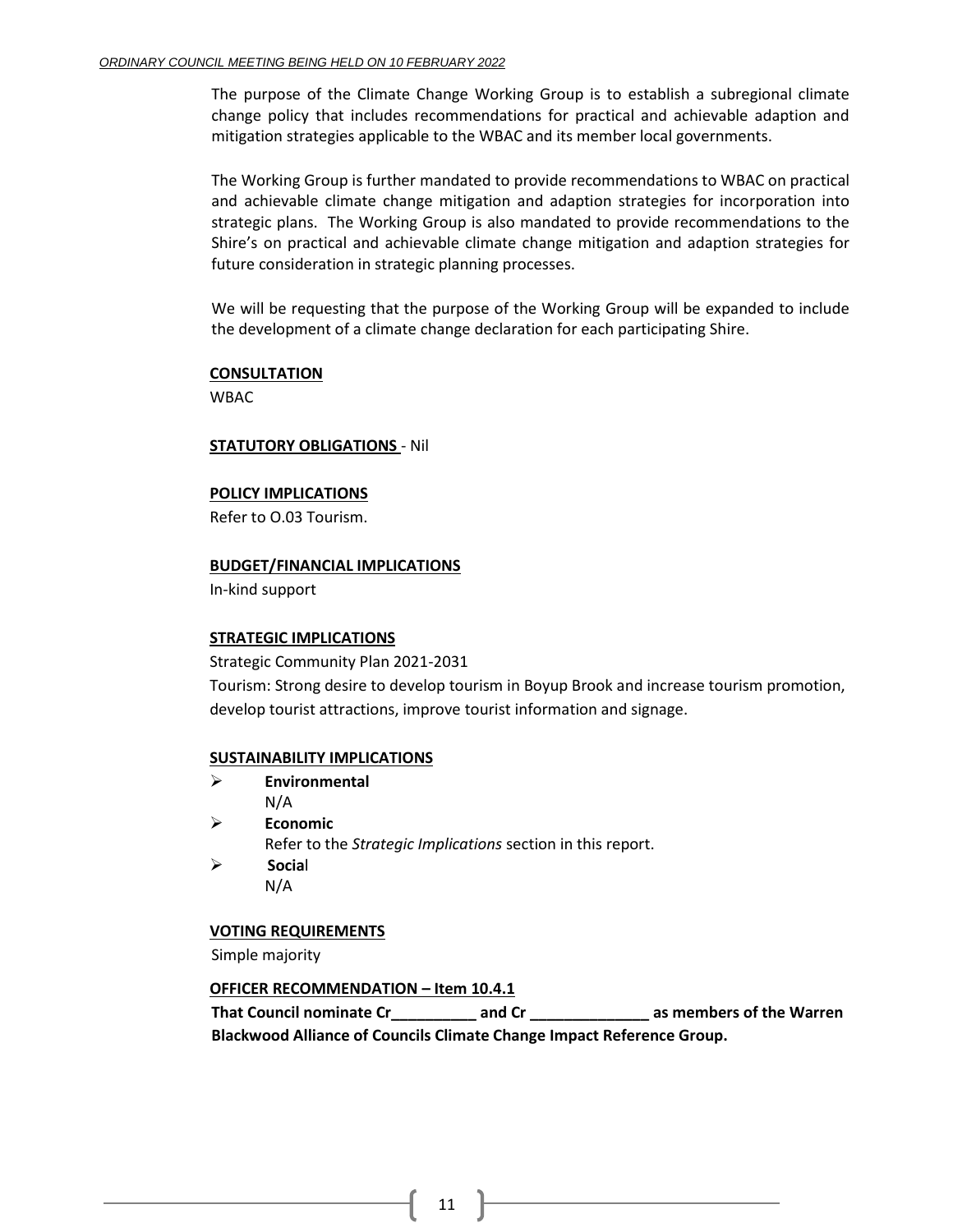# <span id="page-11-0"></span>**10.4.2 Local Government Act Review**

| Location:<br><b>Applicant:</b> | Shire of Boyup Brook<br>N/A                                                                                                                                                                                                                              |
|--------------------------------|----------------------------------------------------------------------------------------------------------------------------------------------------------------------------------------------------------------------------------------------------------|
| <b>Disclose of Interest:</b>   | CEO - Some elements may relate to contractual arrangements.<br>Councillors - Some elements may result in the number of<br>Councillors being elected to Council being reduced, changes to the<br>electoral process and abolishment of Wards in the Shire. |
| Date:                          | 28 January 2022                                                                                                                                                                                                                                          |
| Author:                        | Dale Putland - Chief Executive Officer                                                                                                                                                                                                                   |
| <b>Authorizing Officer:</b>    | Dale Putland - Chief Executive Officer                                                                                                                                                                                                                   |
| <b>Attachments:</b>            | Local Government Act Review Summary of Changes and proposed<br>response.                                                                                                                                                                                 |

### **PURPOSE**

The State Government have recently advised of a consultation period, which is due to close on 25 February 2022 on the proposed Local Government Act legislative reforms. Some of the proposed reforms have potential to impact significantly on the Shire of Boyup Brook.

\_\_\_\_\_\_\_\_\_\_\_\_\_\_\_\_\_\_\_\_\_\_\_\_\_\_\_\_\_\_\_\_\_\_\_\_\_\_\_\_\_\_\_\_\_\_\_\_\_\_\_\_\_\_\_\_\_\_\_\_\_\_\_\_\_\_\_\_\_\_\_\_\_\_\_

WALGA has prepared a submission on the Local Government Act Reforms. Attachment 1 lists elements of these reforms with an explanation of the rationale behind them and the WALGA response. While many of the WALGA recommendations accord with the Shire of Boyup Brook position, some do not, particularly in relation to abolition of wards and reduction in the number of Councillors. It is therefore recommended that Council make their own submission on the Local Government Act reforms.

## **COMMENT**

The Department of Local Government, Sport and Cultural Industries notes the following:

*"Local government benefits all Western Australians. It is critical that local government works with:*

- *a culture of openness to innovation and change*
- *continuous focus on the effective delivery of services*
- *respectful and constructive policy debate and democratic decision-making*
- *an environment of transparency and accountability to ensure effective public engagement on important community decisions.*

Since first coming to office in 2017, the McGowan Government has already progressed reforms to improve specific aspects of local government performance. This includes new laws that work to improve transparency, cut red tape, and support jobs growth and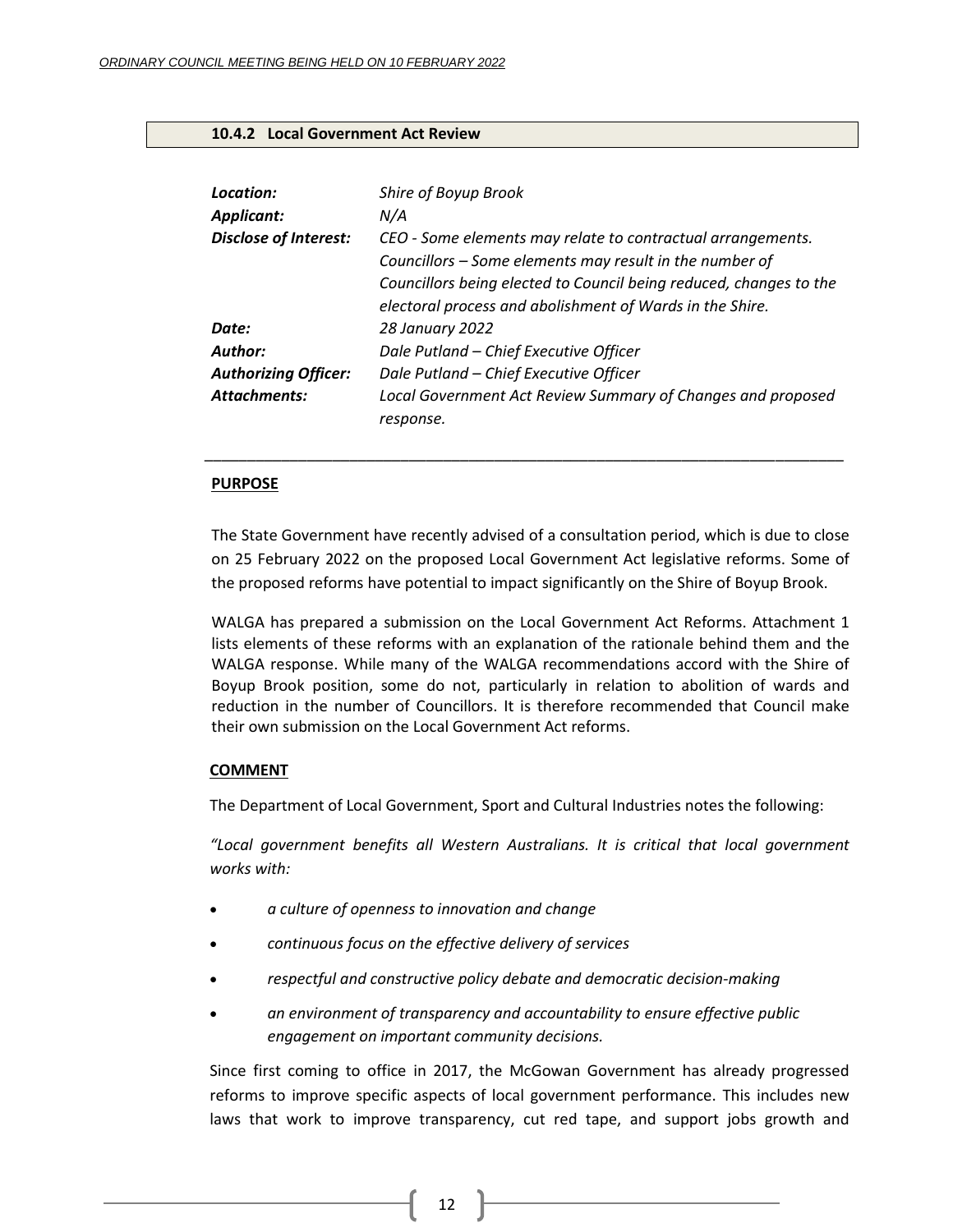economic development - ensuring that local government works for the benefit of local communities.

Based on the significant volume of research and consultation undertaken over the past five years, the Minister for Local Government has now announced the most significant package of major reforms to local government in Western Australia since the Local Government Act 1995 was passed more than 25 years ago. The package is based on six major themes:

1. Earlier intervention, effective regulation and stronger penalties;

2. Reducing red tape, increasing consistency and simplicity;

- 3. Greater transparency and accountability;
- 4. Stronger local democracy and community engagement;
- 5. Clear roles and responsibilities; and
- 6. Improved financial management and reporting.

As a general comment, several of the proposed reforms seem to duplicate existing local government processes and are expected to cost local governments substantial amounts of money to carry out in order to be compliant.

Others, such as the introduction of independent persons onto Audit Committees, seem to insinuate a distrust of local governments at a State level to be able to govern their own affairs appropriately, and in accordance with legislative requirements.

While responses to most of the proposed changes are adequately addressed through the WALGA submission, Council should make a separate submission addressing elements where the Shire's position may differ. In particular, it is recommended that Council make a submission regarding the proposed removal of wards and reduction in the number of Shire Councillors. Council has recently considered a ward review, retaining wards and a 9 member Council. Recommended a submission to retain wards and a 9 member Council using the ward review as evidence.

### **CONSULTATION**

Councillors and the CEO attended a briefing by WALGA with Councillors from the Warren Blackwood Alliance of Councils.

Consultation has also occurred with elected members and CEOs from Local Government Members of the Warren Blackwood Alliance of Councils and other Local Governments in the WALGA South West Country Zone.

### **STATUTORY OBLIGATIONS**

The reforms relate to the Local Government Act 1995, an Act of State Parliament that has now been substantially in place since 1996, some 25 years. If enacted, all Western Australian Local Governments will be required to amend their policies, procedures and practices to accord with the amended Act.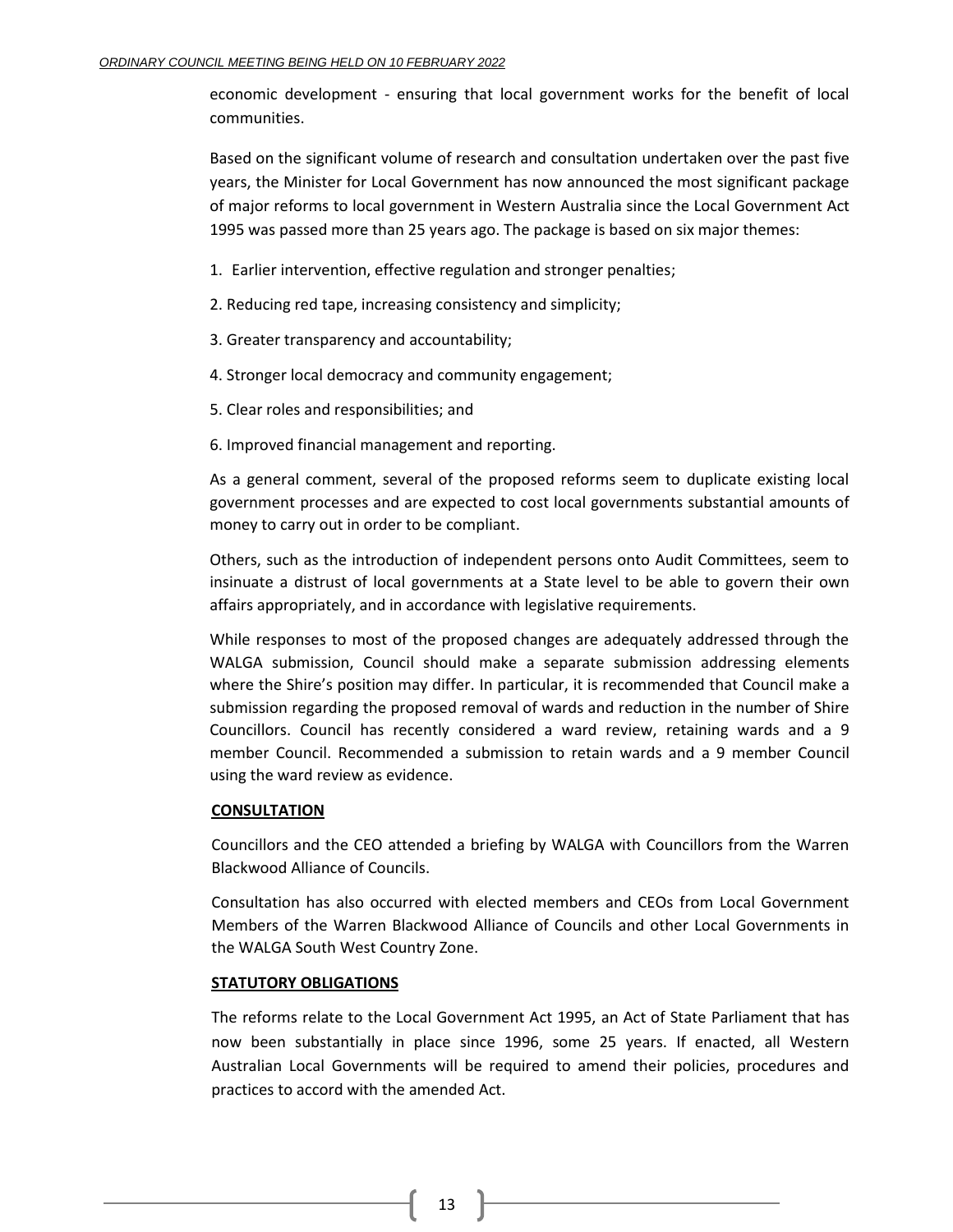### **POLICY IMPLICATIONS**

Prospective amendments to the Local Government Act 1995 may require reconsideration of several strategic and policy positions of the Shire of Boyup Brook.

# **BUDGET/FINANCIAL IMPLICATIONS**

Should aspects with financial implications be included in the new Act, the cost of those aspects will need to be factored into the local governments operational budget.

The cost to carry out these proposed reforms is expected to be financially severe to the local government.

Therefore, it is in Council's interest to advocate that the cost of the proposed reforms be borne by the State Government.

A recommendation to this effect will be included in the Officer recommendation and included with the submission to DLGSC.

# **VOTING REQUIREMENT**

Absolute Majority required: Yes.

# **OFFICER RECOMMENDATION - ITEM 10.4.2**

**That Council:**

- **1. Make a formal submission on the proposed local government reforms outlining the key areas of Council concern as identified in Attachment 1.**
- **2. Request that the cost of implementing the proposed reforms if adopted are borne by the State Government to prevent an additional financial burden being placed on Shire ratepayers.**

# <span id="page-13-0"></span>**11 COMMITTEE MINUTES**

<span id="page-13-1"></span>**11.1 Annual Awards Committee Minutes**

### <span id="page-13-2"></span>**OFFICER RECOMMENDATION – ITEM 11.1**

**That the unconfirmed minutes of the Annual Awards Committee held on Thursday, 18 November 2021 be received.**

# <span id="page-13-3"></span>**12 MOTION OF WHICH PREVIOUS NOTICE HAS BEEN GIVEN**

Nil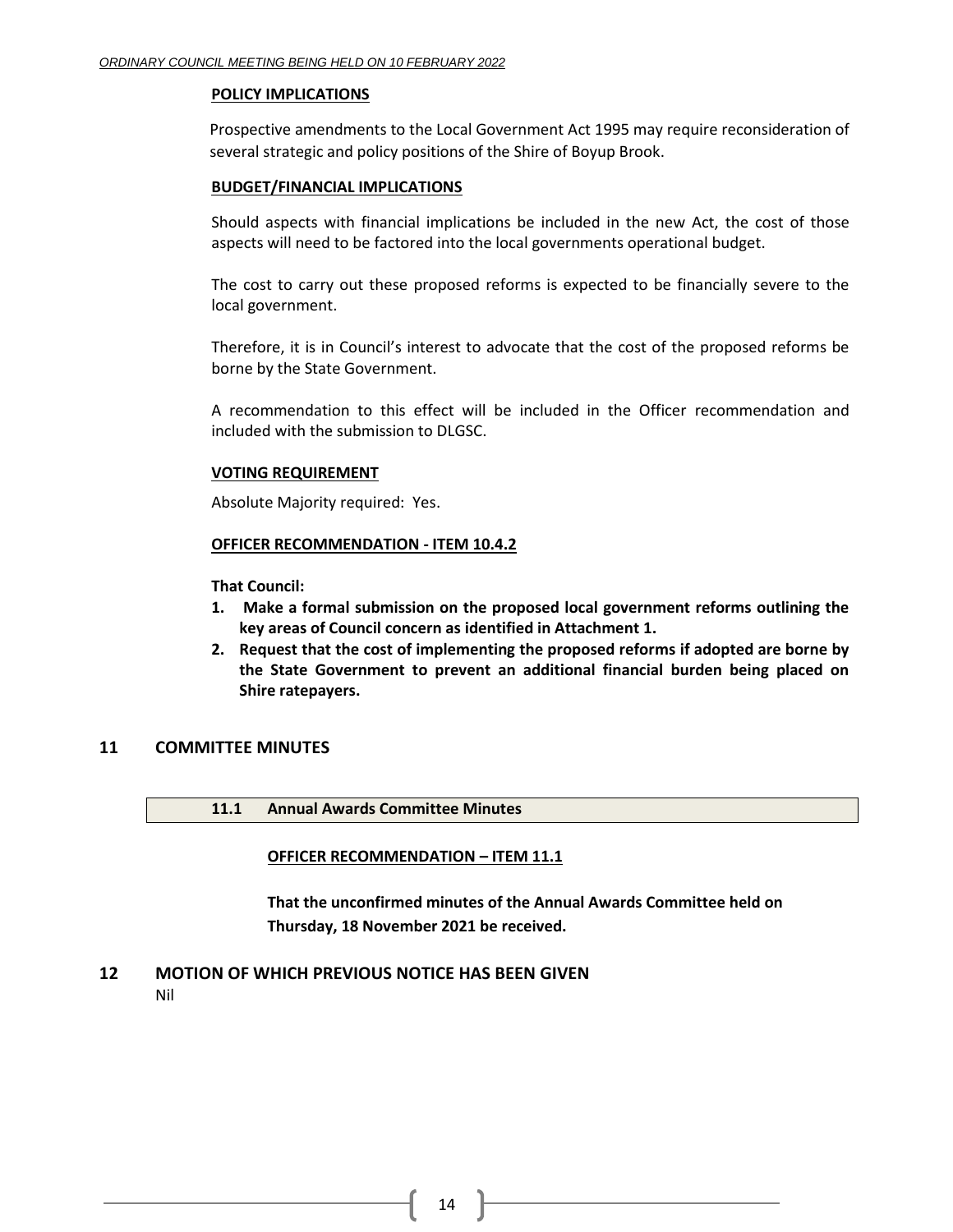# <span id="page-14-1"></span><span id="page-14-0"></span>**13 URGENT BUSINESS BY APPROVAL OF THE PRESIDENT OR A MAJORITY OF COUNCILLORS PRESENT**

<span id="page-14-2"></span>**13.1 Designated Area Migration Agreement (DAMA)**

| Location                      | N/A                                                                                       |
|-------------------------------|-------------------------------------------------------------------------------------------|
| <b>Applicant</b>              | N/A                                                                                       |
| <b>File</b>                   | DAMA                                                                                      |
| <b>Disclosure of Interest</b> | Nil                                                                                       |
| Date                          | March 2020                                                                                |
| Author                        | Dale Putland Chief Executive Officer                                                      |
| <b>Authorising Officer</b>    | Dale Putland - Chief Executive Officer                                                    |
| <b>Attachments</b>            | Attachment 1 – DAMA documents including original MOU, Business                            |
|                               | Case and proposed contributions                                                           |
|                               | Attachment 2 – Currently proposed MOU                                                     |
|                               | Attachment 3 –Currently proposed list of financial contributions                          |
|                               | Attachment 4 - DAMA Frequently asked questions including list of<br>included professions. |
|                               |                                                                                           |

### **SUMMARY**

In late 2019, the Shire of Boyup Brook was requested to enter into an arrangement for establishment of a Designated Area Migration Agreement (DAMA) with the Commonwealth Government to allow for specific visas aimed to address skill shortages in the South West region. The DAMA was an initiative of the Shire of Dardanup.

The Shire was requested to contribute \$5,000 per year to support the DAMA, but after the issue was discussed with Council, the Shire advised the Shire of Dardanup that it was not able to assist with funding of the DAMA.

The South West DAMA has now been signed off by the relevant minister and the Shire of Dardanup is now requesting that the Shire of Boyup Brook participate in an MOU agreement for establishment of the DAMA as a non-financial partner.

### **BACKGROUND / COMMENT**

The DAMA was an initiative of the Shire of Dardanup. The business case prepared by the Shire of Dardanup is included in Attachment 1 with the initial MOU that was proposed.

The Shire of Dardanup proposed that all Local Governments contributed equally to the DAMA. After discussions with between the CEO, former Deputy CEO and Council, the CEO advised the Shire of Dardanup that the Shire of Boyup Brook considered that a rate-based contribution was more appropriate. This proposal was rejected by the Shire of Dardanup and consequentially, the Shire of Boyup Brook declined to contribute financially to the agreement.

The Shire of Dardanup has recently employed an officer to administer the DAMA and the MOU establishes the number of visits to contributing local governments, dependant on the value of their contribution.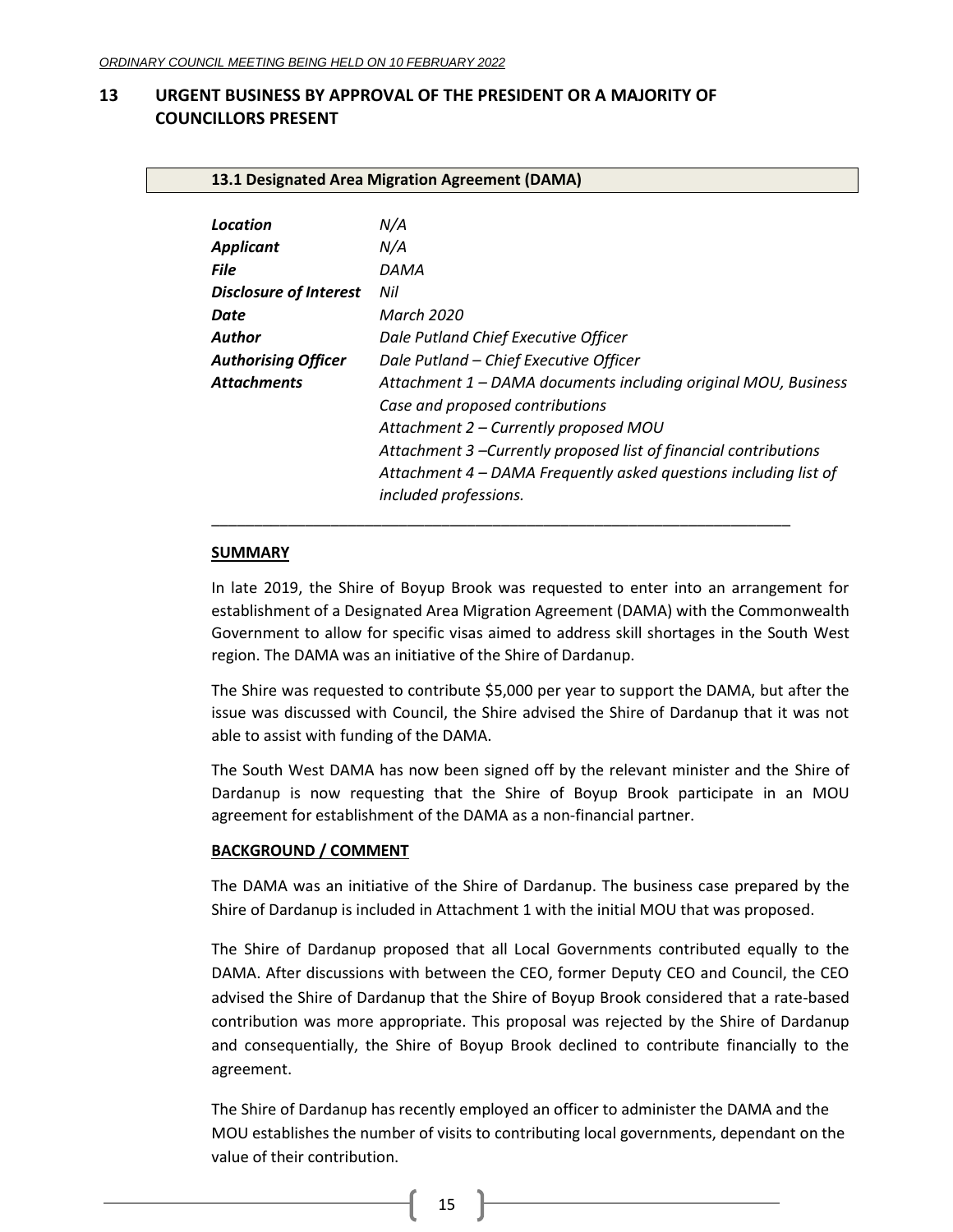In late 2021, the Shire of Dardanup requested that all 12 local governments sign the MOU acknowledging that not all 12 are contributing financially. The proposed MOU and contributions list are included as Attachments 2 and 3 respectively.

Participating as a non-financial member will allow the Shire of Boyup Brook to monitor the success of the DAMA and if a benefit is identified, allow the Shire to become a financial participant in future. It is therefore recommended that the Shire participate in the DAMA as a non-financial member

# **CONSULTATION**

The DAMA has been discussed on several occasions at the Bunbury Geographe Alliance of Councils while the CEO and Shire President were present.

The DAMA was discussed informally with Council in early 2020, however, no formal consultation has been undertaken and Council has not considered a formal report on the matter.

# **STATUTORY OBLIGATIONS**

Nil

# **POLICY IMPLICATIONS**

Nil

**BUDGET/FINANCIAL IMPLICATIONS**

Nil

# **STRATEGIC IMPLICATIONS**

Nil

# **SUSTAINABILITY IMPLICATIONS**

Nil

### **VOTING REQUIREMENTS**

Simple Majority

# **OFFICER RECOMMENDATION – ITEM 13.1**

**That Council resolve to participate in the South West Designated Area Migration Agreement as a non-financial member and authorise the CEO to sign the MOU on the Shire's behalf.**